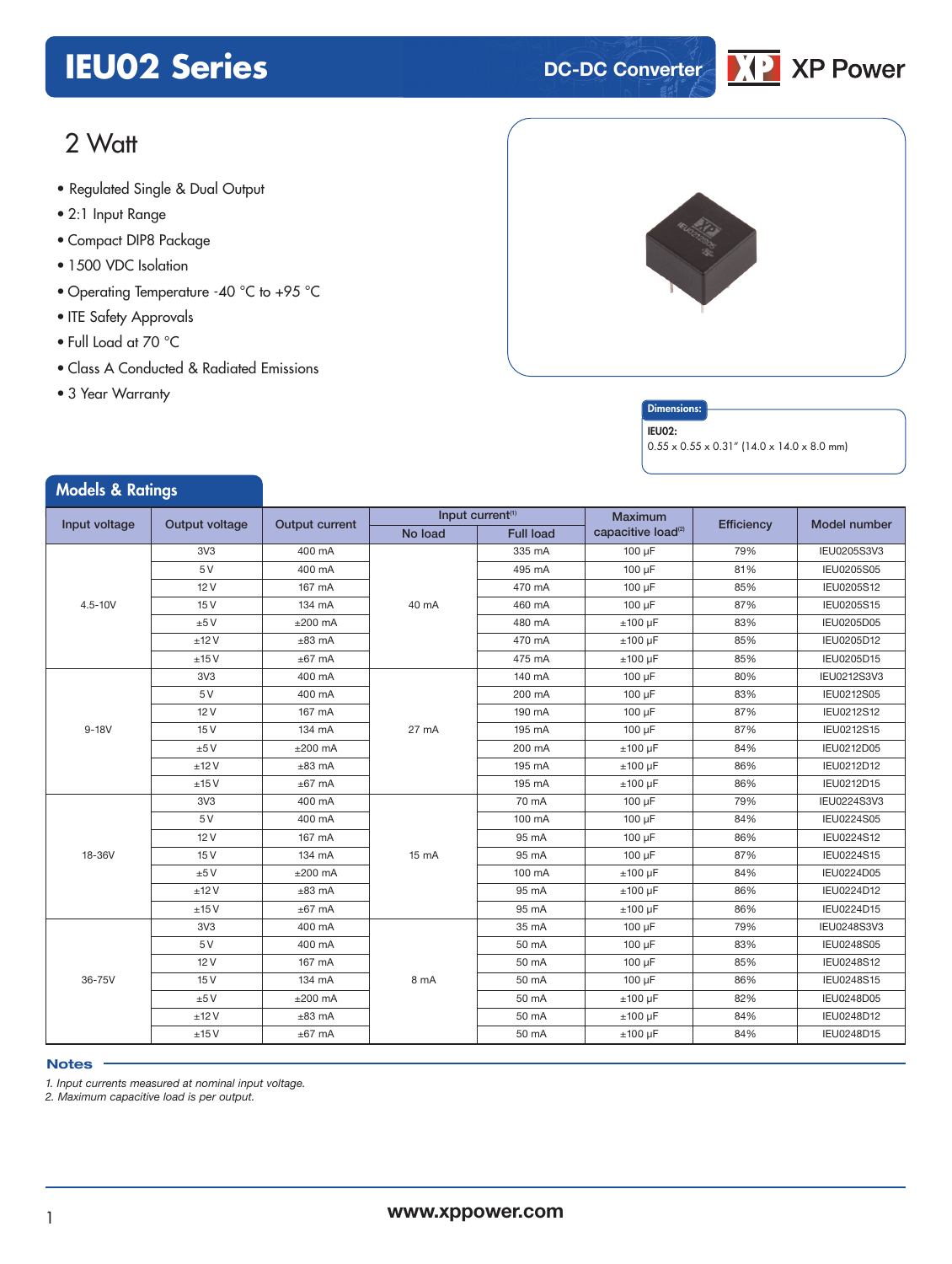# **IEU02 Series**

**DC-DC Converter**



Input

| المتناسب المتعاط    |                    |         |                |              |                               |
|---------------------|--------------------|---------|----------------|--------------|-------------------------------|
| Characteristic      | <b>Minimum</b>     | Typical | <b>Maximum</b> | <b>Units</b> | <b>Notes &amp; Conditions</b> |
|                     | 4.5                |         | 10             | <b>VDC</b>   | 5 V nominal                   |
| Input Voltage Range | 9.0                |         | 18             |              | 12 V nominal                  |
|                     | 18.0               |         | 36             |              | 24 V nominal                  |
|                     | 36.0               |         | 75             |              | 48 V nominal                  |
| Input Filter        | Internal Capacitor |         |                |              |                               |
|                     |                    |         | 12             | VDC for 1 s  | 5 V nominal                   |
| Input Surge         |                    |         | 25             |              | 12 V nominal                  |
|                     |                    |         | 50             |              | 24 V models                   |
|                     |                    |         | 100            |              | 48 V models                   |

# **Output**

| Characteristic                  | <b>Minimum</b> | <b>Typical</b> | Maximum | <b>Units</b>  | <b>Notes &amp; Conditions</b>                                                                    |
|---------------------------------|----------------|----------------|---------|---------------|--------------------------------------------------------------------------------------------------|
| Output Voltage                  | 3.3            |                | 30      | <b>VDC</b>    | See Models and Ratings table                                                                     |
| <b>Initial Set Accuracy</b>     |                |                | ±1.5    | $\%$          | At full load                                                                                     |
| Output Voltage Balance          |                |                | ±2.0    | $\%$          | For dual output with balanced laods                                                              |
| Minimum Load                    |                |                |         | A             | No minimum load required                                                                         |
| Line Regulation                 |                |                | ±0.2    | %             | From minimum to maximum input at full load                                                       |
| <b>Load Regulation</b>          |                |                | ±1.0    | $\%$          | From 0 to full load                                                                              |
| <b>Cross Regulation</b>         |                |                | ±5.0    | $\frac{0}{0}$ | On dual output models when one load is varied between<br>25% and 100% and other is fixed at 100% |
| <b>Transient Response</b>       |                |                | 5       | % deviation   | Recovery within 1% in less than 500 us for a 25% load<br>change.                                 |
| Ripple & Noise                  |                | 70             |         | mV pk-pk      | 20 MHz bandwidth. Measured using 0.47 µF ceramic<br>capacitor.                                   |
| Overload Protection             |                | 180            |         | %             |                                                                                                  |
| <b>Short Circuit Protection</b> |                |                |         |               | Continuous, with auto recovery                                                                   |
| Maximum Capacitive Load         |                |                |         |               | See Models and Ratings table                                                                     |
| <b>Temperature Coefficient</b>  |                |                | 0.02    | $\%$ /°C      |                                                                                                  |

| <b>General</b>               |                 |            |                |              |                               |
|------------------------------|-----------------|------------|----------------|--------------|-------------------------------|
| Characteristic               | <b>Minimum</b>  | Typical    | <b>Maximum</b> | <b>Units</b> | <b>Notes &amp; Conditions</b> |
| Efficiency                   |                 | 84         |                | %            | See Models and Ratings table  |
| Isolation: Input to Output   | 1500/1800       |            |                | <b>VDC</b>   | 60 s/1 s                      |
| <b>Isolation Resistance</b>  | 10 <sup>9</sup> |            |                | Ω            | At 500 VDC                    |
| <b>Isolation Capacitance</b> |                 | 100        |                | pF           |                               |
| <b>Switching Frequency</b>   |                 | 100        |                | kHz          |                               |
| Power Density                |                 |            | 21.3           | $W/in^3$     |                               |
| Mean Time Between Failure    |                 | 4.2        |                | <b>MHrs</b>  | MIL-HDBK-217F, +25 °C GB      |
| Weight                       |                 | 0.008(3.9) |                | Ib(g)        |                               |

| Environmental                   |                |                |                |              |                               |
|---------------------------------|----------------|----------------|----------------|--------------|-------------------------------|
| Characteristic                  | <b>Minimum</b> | <b>Typical</b> | <b>Maximum</b> | <b>Units</b> | <b>Notes &amp; Conditions</b> |
| <b>Operating Temperature</b>    | $-40$          |                | $+95$          | °C           | See Derating Curve.           |
| Storage Temperature             | $-50$          |                | $+125$         | °C           |                               |
| Case Temperature                |                |                | $+95$          | °C           |                               |
| Humidity                        |                |                | 95             | %RH          | Non-condensing                |
| Cooling                         |                |                |                |              | Natural convection            |
| Case Flammability               | UL 94V-0 Rated |                |                |              | Non conductive black plastic  |
| Lead-Free Reflow Solder Process |                |                |                |              | IPC/JEDEC J-STD-020D.1        |

## EMC: Emissions

| <b>Phenomenon</b> | Standard | <b>Test Level</b> | <b>Notes &amp; Conditions</b> |
|-------------------|----------|-------------------|-------------------------------|
| Conducted         | EN55022  | Class A           | See application note          |
| Radiated          | EN55022  | Class A           | See application note          |